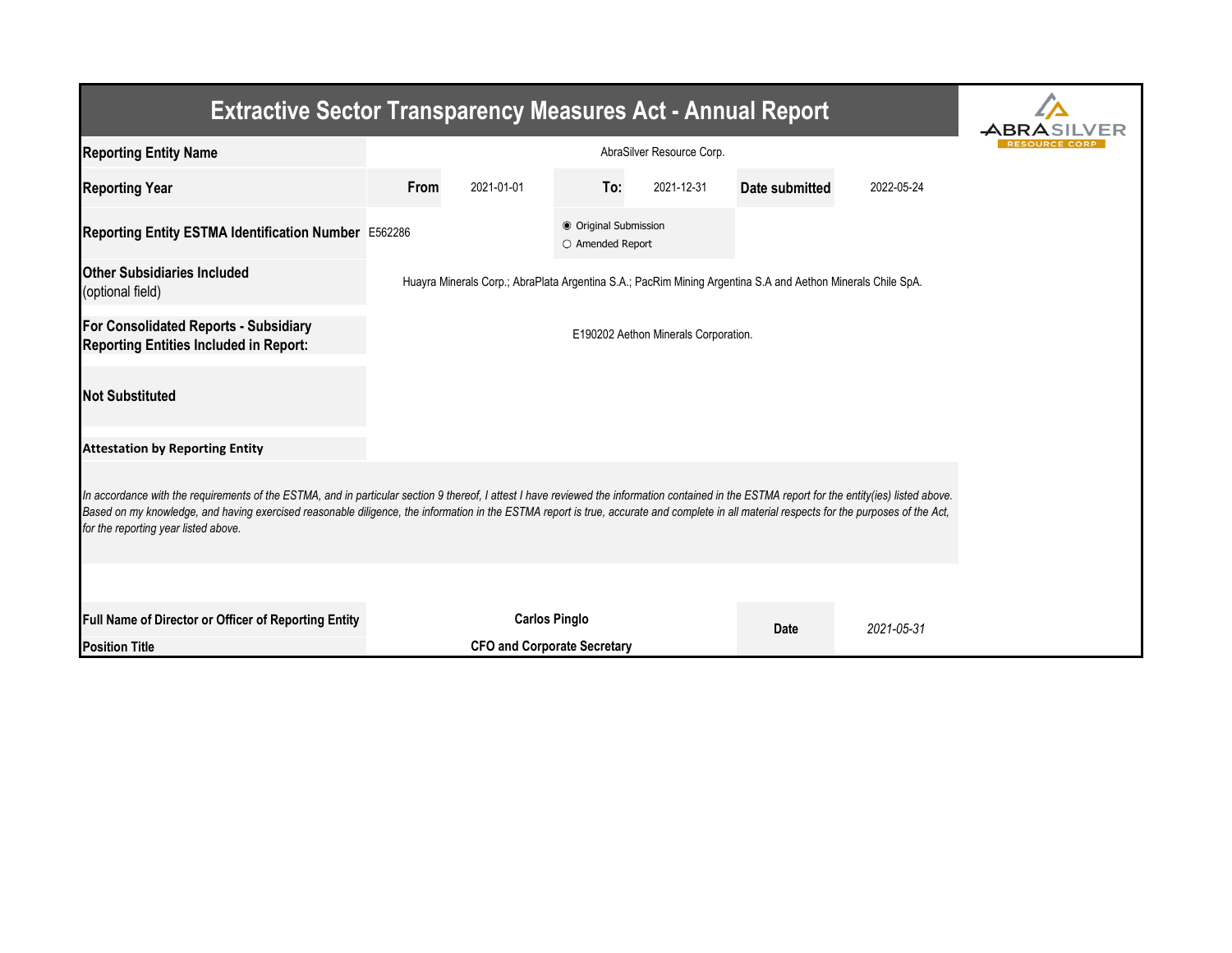| Extractive Sector Transparency Measures Act - Annual Report                                                                                                                      |                          |                                                                                  |                                                                                     |                  |        |                                |                |                  |                                               |                                      |                                                                                                                                                                                                                   |  |  |
|----------------------------------------------------------------------------------------------------------------------------------------------------------------------------------|--------------------------|----------------------------------------------------------------------------------|-------------------------------------------------------------------------------------|------------------|--------|--------------------------------|----------------|------------------|-----------------------------------------------|--------------------------------------|-------------------------------------------------------------------------------------------------------------------------------------------------------------------------------------------------------------------|--|--|
| <b>Reporting Year</b><br><b>Reporting Entity Name</b><br><b>Reporting Entity ESTMA</b><br><b>Identification Number</b><br><b>Subsidiary Reporting Entities (if</b><br>necessary) | From:                    | 2021-01-01                                                                       | To:<br>AbraSilver Resource Corp.<br>E562286<br>E190202 Aethon Minerals Corporation. | 2021-12-31       |        | Currency of the Report CAD     |                |                  |                                               |                                      |                                                                                                                                                                                                                   |  |  |
|                                                                                                                                                                                  | <b>Payments by Payee</b> |                                                                                  |                                                                                     |                  |        |                                |                |                  |                                               |                                      |                                                                                                                                                                                                                   |  |  |
| Country                                                                                                                                                                          | Payee Name <sup>1</sup>  | Departments, Agency, etc.<br>within Payee that Received<br>Payments <sup>2</sup> | <b>Taxes</b>                                                                        | <b>Royalties</b> | Fees   | <b>Production Entitlements</b> | <b>Bonuses</b> | <b>Dividends</b> | Infrastructure<br><b>Improvement Payments</b> | <b>Total Amount paid to</b><br>Payee | Notes <sup>34</sup>                                                                                                                                                                                               |  |  |
| Argentina                                                                                                                                                                        | Province of Salta        | Special Mining Promotion Fund                                                    |                                                                                     |                  | 7,120  |                                |                |                  |                                               | 7,120                                | Paid 578,970 Argentinian Pesos<br>("ARS") translated to Canadian Dollar<br>using 1 CAD\$=81.30 ARS The same<br>exchange rate was used in AbraSilver<br>Resources Consolidated Financials as<br>year end.          |  |  |
| Argentina                                                                                                                                                                        | Province of Salta        | General Direction of Revenues<br>Province of Salta                               |                                                                                     |                  | 4,828  |                                |                |                  |                                               |                                      | Paid 392,498 Argentinian Pesos<br>("ARS") translated using 1 CAD\$=81.30<br>4,828 ARS The same exchange rate was<br>used in AbraSilver Resources<br>Consolidated Financials as year end.                          |  |  |
| Argentina                                                                                                                                                                        | Province of Salta        | Secretary of Water Resources                                                     |                                                                                     |                  | 2,128  |                                |                |                  |                                               |                                      | Paid 173,010 Argentinian Pesos<br>("ARS") translated to Canadian Dollar<br>2,128 using 1 CAD\$=81.30 ARS The same<br>exchange rate was used in AbraSilver<br>Resources Consolidated Financials as<br>year end.    |  |  |
| Argentina                                                                                                                                                                        | Province of Slata        | Official Gazette of the Province of<br>Slata                                     |                                                                                     |                  | $12\,$ |                                |                |                  |                                               |                                      | Paid 976.20 Argentinian Pesos ("ARS")<br>translated to Canadian Dollar using 1<br>12 CAD\$=81.30 ARS The same exchange<br>rate was used in AbraSilver Resources<br>Consolidated Financials as year end.           |  |  |
| Argentina                                                                                                                                                                        | Province of San Juan     | Ministry of Mining San Juan                                                      |                                                                                     |                  | 7,831  |                                |                |                  |                                               |                                      | Paid 636,624 Argentinian Pesos<br>("ARS") translated to Canadian Dollar<br>7,831 using 1 CAD\$=81.30 ARS The same<br>exchange rate was used in AbraSilver<br>Resources Consolidated Financials as<br>year end.    |  |  |
| Argentina                                                                                                                                                                        | Province of San Juan     | Official Gazette and Printing<br>Office of the Province of San<br>Juan           |                                                                                     |                  | 54     |                                |                |                  |                                               |                                      | Paid 4,350 Argentinian Pesos ("ARS")<br>translated to Canadian Dollar using 1<br>54 CAD\$=81.30 ARS The same exchange<br>rate was used in AbraSilver Resources<br>Consolidated Financials as year end.            |  |  |
| Argentina                                                                                                                                                                        | Province of San Juan     | General Direction of Revenues<br>Province of Salta                               |                                                                                     |                  | 2.205  |                                |                |                  |                                               |                                      | Paid 179,232 Argentinian Pesos<br>("ARS") translated to Canadian Dollar<br>2,205 using 1 CAD\$=81.30 ARS The same<br>exchange rate was used in AbraSilver<br>Resources Consolidated Financials as<br>year end.    |  |  |
| Argentina                                                                                                                                                                        | Province of San Juan     | Department of Hydraulics of San<br>Juan                                          |                                                                                     |                  | 7,082  |                                |                |                  |                                               |                                      | Paid 575,800 Argentinian Pesos<br>("ARS") translated to Canadian Dollar<br>7,082 using 1 CAD\$=81.30 ARS The same<br>exchange rate was used in AbraSilver<br>Resources Consolidated Financials as<br>year end.    |  |  |
| Argentina                                                                                                                                                                        | Province of San Juan     | Envioromental Management<br>Deprtment                                            |                                                                                     |                  | 148    |                                |                |                  |                                               |                                      | Paid 12,000 Argentinian Pesos ("ARS")<br>translated to Canadian Dollar using 1<br>148 CAD\$=81.30 ARS The same exchange<br>rate was used in AbraSilver Resources<br>Consolidated Financials as year end.          |  |  |
| Argentina                                                                                                                                                                        | Province of Catamarca    | General Treasury of the Province<br>of Catamarca                                 |                                                                                     |                  | 21,656 |                                |                |                  |                                               |                                      | Paid 1,760,640 Argentinian Pesos<br>("ARS") translated to Canadian Dollar<br>21,656 using 1 CAD\$=81.30 ARS The same<br>exchange rate was used in AbraSilver<br>Resources Consolidated Financials as<br>year end. |  |  |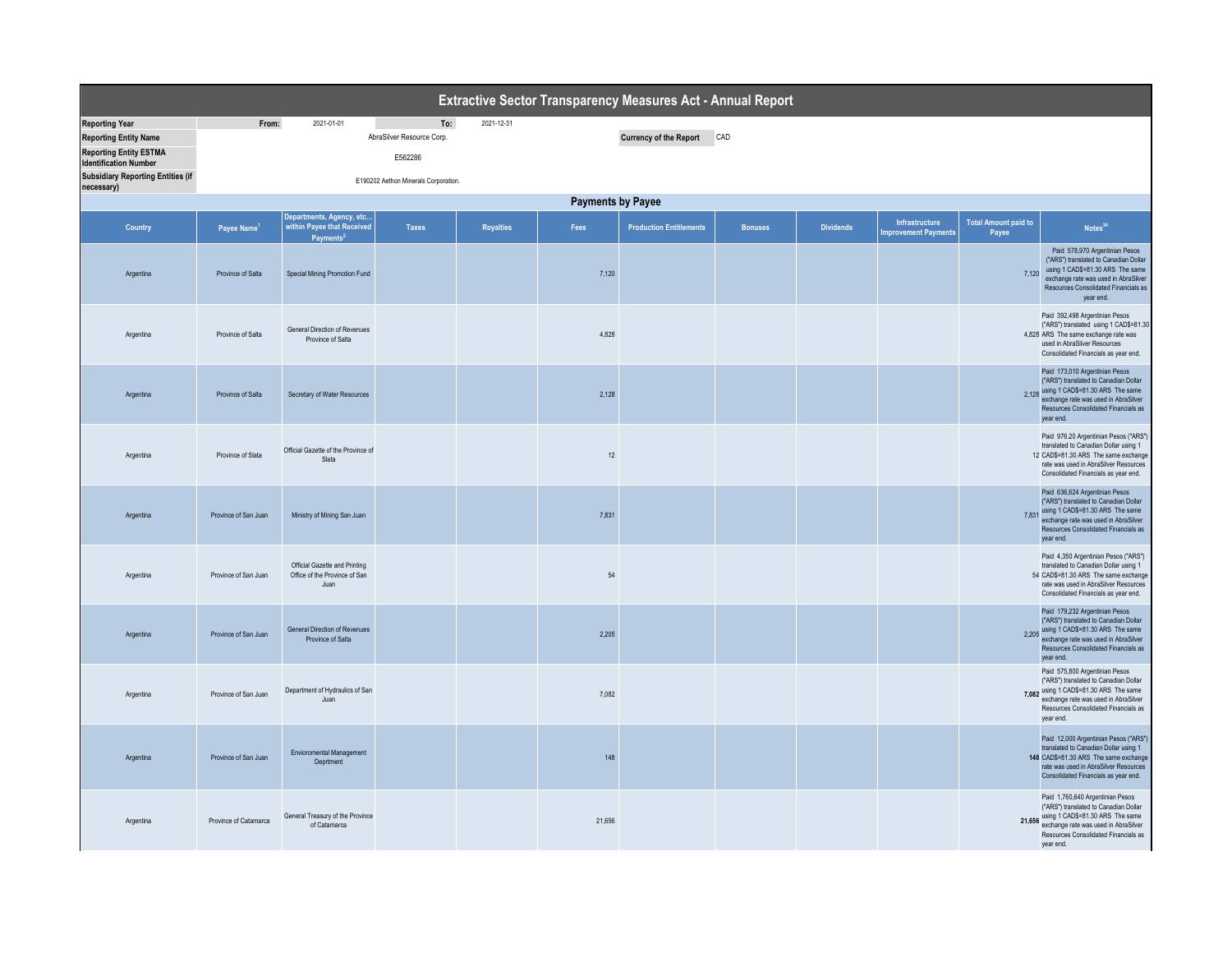| <b>Extractive Sector Transparency Measures Act - Annual Report</b> |                          |                                                                                 |                                      |                  |                          |                                |                |                  |                                               |                               |                                                                                                                                                                                                            |  |
|--------------------------------------------------------------------|--------------------------|---------------------------------------------------------------------------------|--------------------------------------|------------------|--------------------------|--------------------------------|----------------|------------------|-----------------------------------------------|-------------------------------|------------------------------------------------------------------------------------------------------------------------------------------------------------------------------------------------------------|--|
| <b>Reporting Year</b>                                              | From:                    | 2021-01-01                                                                      | To:                                  | 2021-12-31       |                          |                                |                |                  |                                               |                               |                                                                                                                                                                                                            |  |
| <b>Reporting Entity Name</b>                                       |                          |                                                                                 | AbraSilver Resource Corp.            |                  |                          | <b>Currency of the Report</b>  | CAD            |                  |                                               |                               |                                                                                                                                                                                                            |  |
| <b>Reporting Entity ESTMA</b><br><b>Identification Number</b>      |                          |                                                                                 | E562286                              |                  |                          |                                |                |                  |                                               |                               |                                                                                                                                                                                                            |  |
| <b>Subsidiary Reporting Entities (if</b><br>necessary)             |                          |                                                                                 | E190202 Aethon Minerals Corporation. |                  |                          |                                |                |                  |                                               |                               |                                                                                                                                                                                                            |  |
|                                                                    |                          |                                                                                 |                                      |                  | <b>Payments by Payee</b> |                                |                |                  |                                               |                               |                                                                                                                                                                                                            |  |
| Country                                                            | Payee Name <sup>1</sup>  | Departments, Agency, etc<br>within Payee that Received<br>Payments <sup>2</sup> | Taxes                                | <b>Royalties</b> | Fees                     | <b>Production Entitlements</b> | <b>Bonuses</b> | <b>Dividends</b> | Infrastructure<br><b>Improvement Payments</b> | Total Amount paid to<br>Payee | Notes <sup>34</sup>                                                                                                                                                                                        |  |
| Chile                                                              | Public Treasury of Chile | General Treasury of the Republic                                                |                                      |                  | 125,492                  |                                |                |                  |                                               |                               | Paid 76,082,288 Chilean Pesos ("CLP")<br>converted to Canadian Dollar using 1<br>125,492 CAD=606.27 CLP The same exchange<br>rate was used in AbraSilver Resources<br>Consolidated Financials as year end. |  |
|                                                                    |                          |                                                                                 |                                      |                  |                          |                                |                |                  |                                               |                               |                                                                                                                                                                                                            |  |
|                                                                    |                          |                                                                                 |                                      |                  |                          |                                |                |                  |                                               |                               |                                                                                                                                                                                                            |  |
|                                                                    |                          |                                                                                 |                                      |                  |                          |                                |                |                  |                                               |                               |                                                                                                                                                                                                            |  |
|                                                                    |                          |                                                                                 |                                      |                  |                          |                                |                |                  |                                               |                               |                                                                                                                                                                                                            |  |
| <b>Additional Notes:</b><br>1era - Ane Star Andrea Start Andre     |                          |                                                                                 |                                      |                  |                          |                                |                |                  |                                               |                               |                                                                                                                                                                                                            |  |

<sup>1</sup> Enter the proper name of the Payee receiving the money (i.e. the municipality of x, the province of y, national government of z).

<sup>2</sup> Optional field.

<sup>3</sup> When payments are made in-kind, the notes field must highlight which payment includes in-kind contributions and the method for calculating the value of the payment.<br><sup>4</sup> Any payments made in currencies other than the re